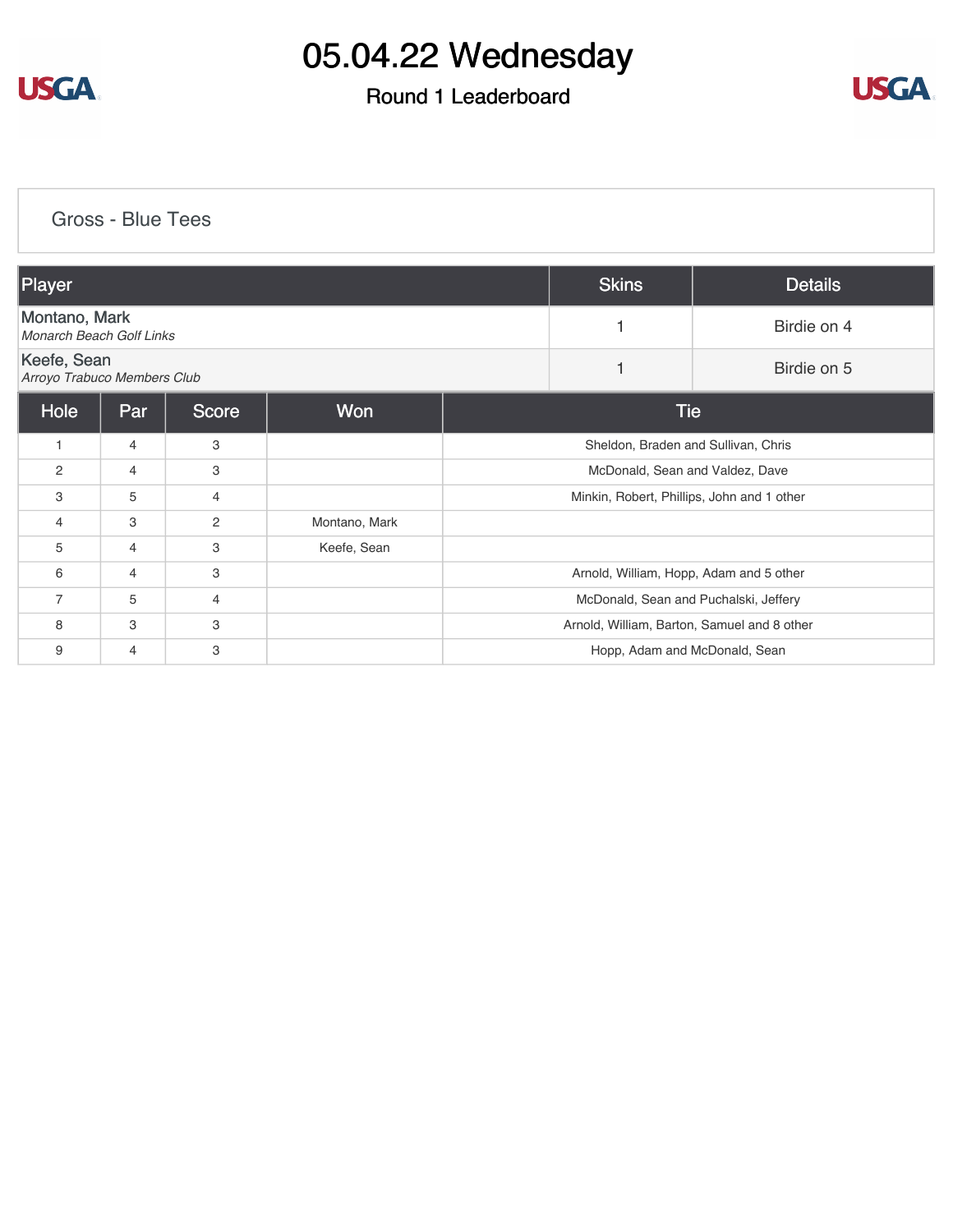

#### Round 1 Leaderboard



[Net - Blue Tees](https://static.golfgenius.com/v2tournaments/8445043622537093277?called_from=&round_index=1)

| Player                                      |                |                |               | <b>Skins</b>                                | <b>Details</b> |             |  |
|---------------------------------------------|----------------|----------------|---------------|---------------------------------------------|----------------|-------------|--|
| Montano, Mark<br>Monarch Beach Golf Links   |                |                |               | 1                                           | Eagle on 4     |             |  |
| Bennett, Dan<br>Arroyo Trabuco Members Club |                |                |               |                                             | 1              | Birdie on 8 |  |
| Hole                                        | Par            | Score          | <b>Won</b>    |                                             | <b>Tie</b>     |             |  |
| $\mathbf{1}$                                | $\overline{4}$ | 3              |               | Godbe, Michael, Sheldon, Braden and 1 other |                |             |  |
| 2                                           | $\overline{4}$ | 2              |               | McDonald, Sean and Valdez, Dave             |                |             |  |
| 3                                           | 5              | 4              |               | Barton, Samuel, Bennett, Dan and 5 other    |                |             |  |
| 4                                           | 3              |                | Montano, Mark |                                             |                |             |  |
| 5                                           | $\overline{4}$ | 3              |               | Godbe, Michael, Keefe, Sean and 2 other     |                |             |  |
| 6                                           | 4              | 3              |               | Arnold, William, Hopp, Adam and 5 other     |                |             |  |
| $\overline{7}$                              | 5              | $\overline{4}$ |               | McDonald, Sean and Puchalski, Jeffery       |                |             |  |
| 8                                           | 3              | 2              | Bennett, Dan  |                                             |                |             |  |
| 9                                           | 4              | 3              |               | Barton, Samuel, Godbe, Michael and 5 other  |                |             |  |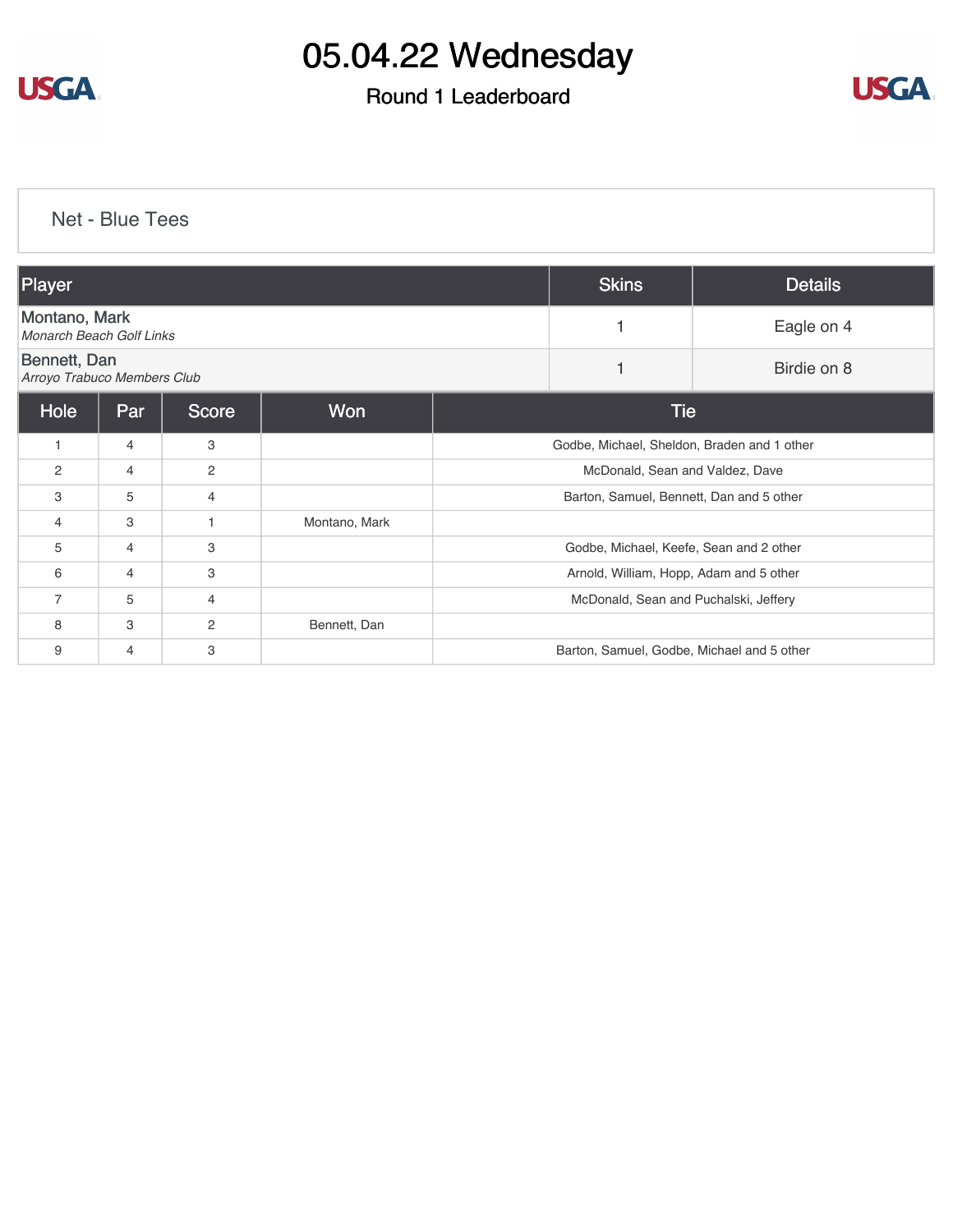

### Round 1 Leaderboard



#### [Gross - White Tees](https://static.golfgenius.com/v2tournaments/8445075686548332703?called_from=&round_index=1)

| Player                                     |                |              |             | <b>Skins</b>   | <b>Details</b>                     |  |
|--------------------------------------------|----------------|--------------|-------------|----------------|------------------------------------|--|
| Smith, Drew<br>Arroyo Trabuco Members Club |                |              |             | $\overline{2}$ | Par on 5, Birdie on 6              |  |
| Corbin, Ron<br>Arroyo Trabuco Members Club |                |              |             | 1              | Birdie on 1                        |  |
| Ung, Ron<br>Arroyo Trabuco Members Club    |                |              |             | 1              | Par on 7                           |  |
| Hole                                       | Par            | <b>Score</b> | Won         |                | <b>Tie</b>                         |  |
| $\mathbf{1}$                               | 4              | 3            | Corbin, Ron |                |                                    |  |
| 2                                          | $\overline{4}$ | 4            |             |                | Deal, Tim, Hood, Ken and 1 other   |  |
| 3                                          | 5              | 5            |             |                | Hood, Ken, Szal, Joe and 1 other   |  |
| 4                                          | 3              | 3            |             |                | Smith, Drew, Szal, Joe and 1 other |  |
| 5                                          | $\overline{4}$ | 4            | Smith, Drew |                |                                    |  |
| 6                                          | $\overline{4}$ | 3            | Smith, Drew |                |                                    |  |
| $\overline{7}$                             | 5              | 5            | Ung, Ron    |                |                                    |  |
| 8                                          | 3              | 3            |             |                | Hood, Ken and Ung, Ron             |  |
| 9                                          | 4              | 4            |             |                | Hood, Ken and Szal, Joe            |  |